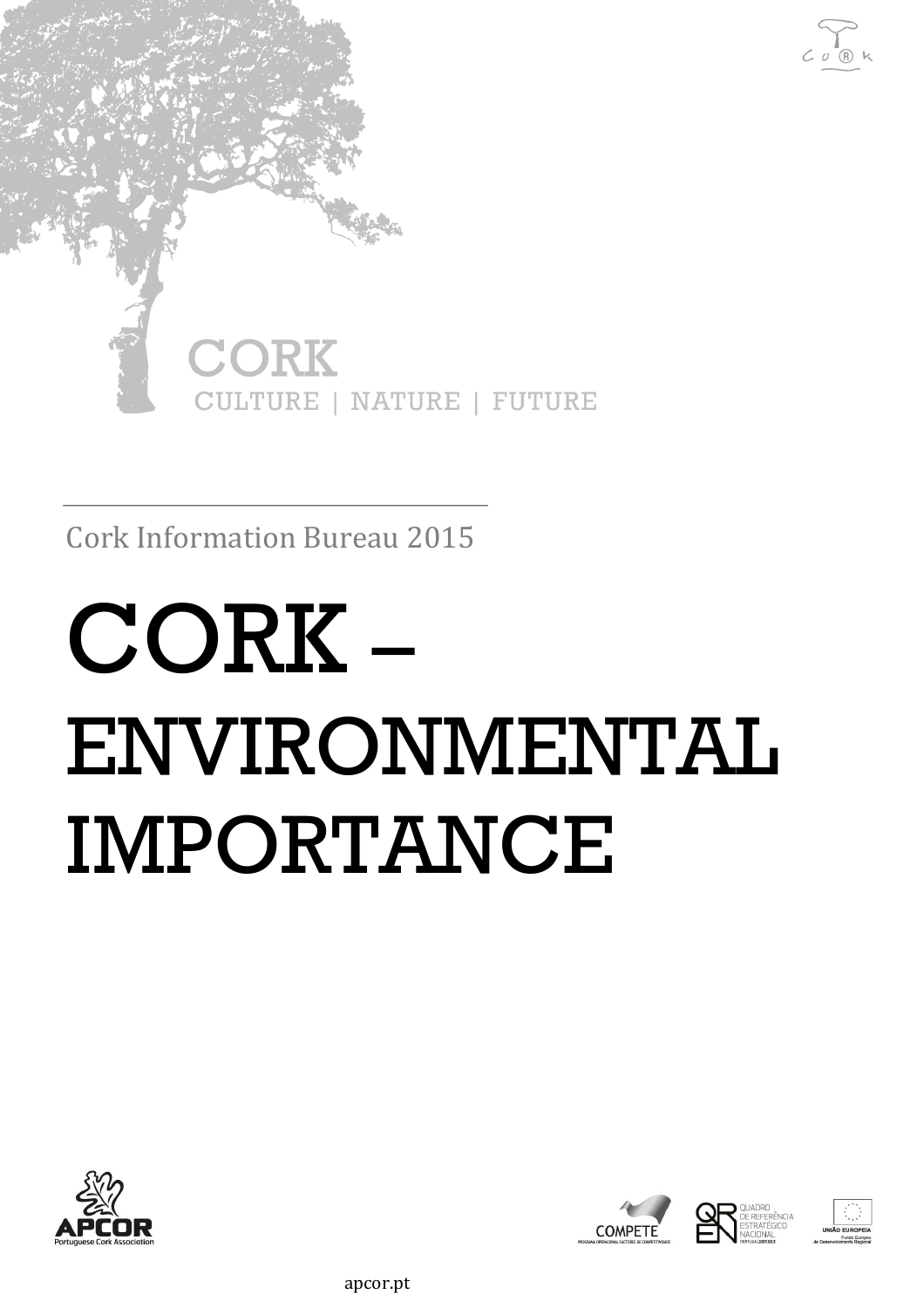### Index



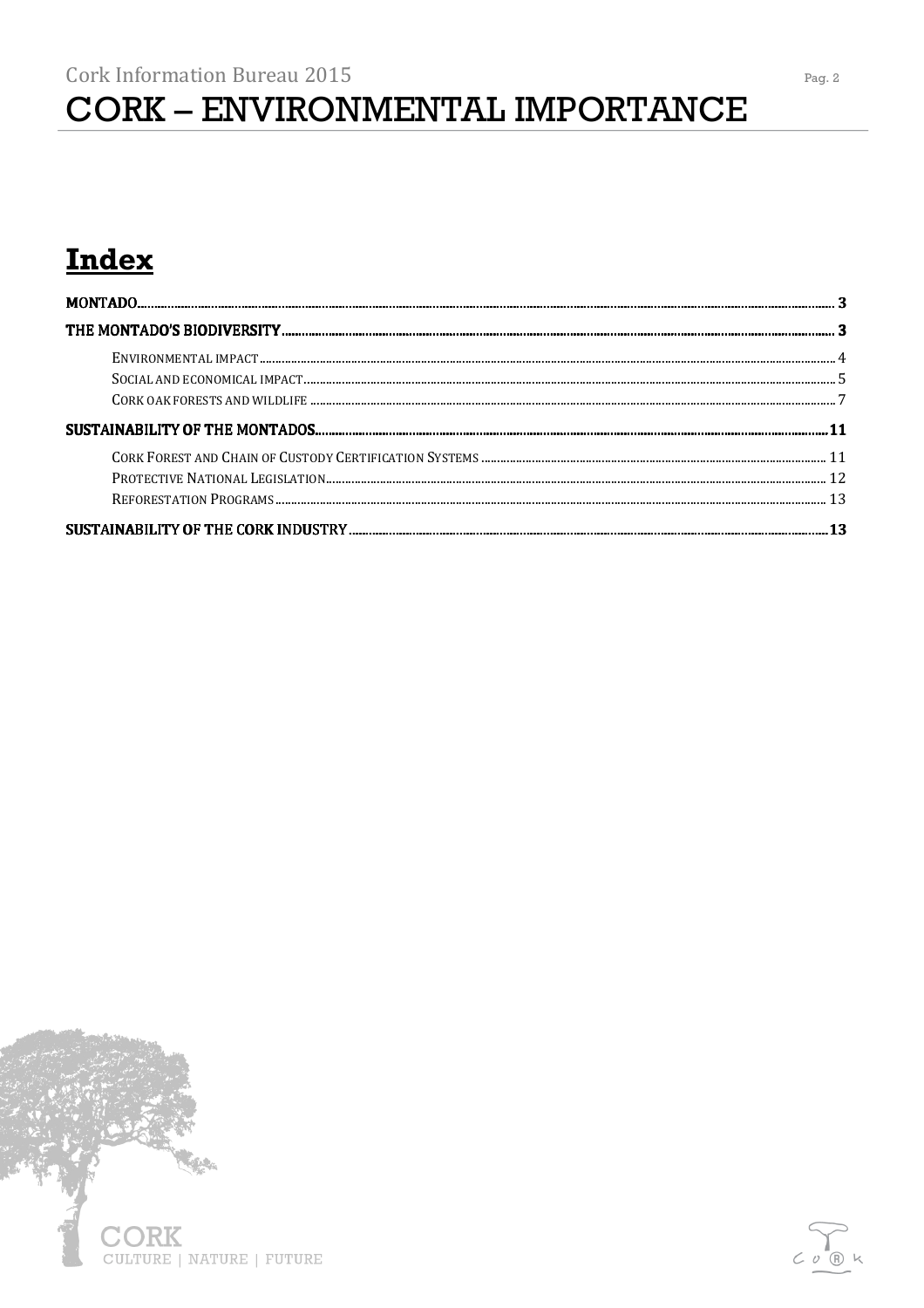### Montado

The "montado" is the Portuguese term used to describe landscapes which are a specific, delicately-balanced ecosystem, comprising of mixed farming, centred around extensive oak woodlands, interspersed by areas of shrubs, grassland and cultivated fields.

It is neither agricultural, forestry or pastoralism, but an integrated mix of all three, designed and developed over millennia to secure greatest abundance from often harsh and inhospitable conditions, ensuring the land's productivity for future generations.

The montado can vary from thick forest to more open grassland and scrub vegetation areas interspersed by trees. The average density is approximately 80 trees per hectare, although it can be 120 trees or more, and up to 5 per cent of the total area may be used for growing cereals such as wheat, barley and oats, and 40 per cent may be used as pastures.

The main species that dominate the montados are of the genus Quercus, presenting large areas of holm oak (Quercus rotundifolia), small areas of Pyrenean oak (Quercus pyrenaica) and – the majority – cork oaks (Quercus Suber L).

The Quercus Suber L is a medium-sized evergreen oak that has a thick corky bark that is periodically stripped to yield commercial cork.

Cork oak forests grow from sea level up to 500 m in the humid and warm climates of the Mediterranean basin, particularly in the southern regions of the Iberian Peninsula influenced by the Atlantic Ocean.

The cork oak as a species is well suited to the Mediterranean climate, characterised by dry summers and mild winters - with temperatures ranging from  $-5^{\circ}$ C to  $40^{\circ}$ C - with minimum yearly rainfall of 400 mm, maximum yearly rainfall of 1700 mm, and soil pH ranging from 4.8 to 7,01.

Covering a worldwide area of over 2,1 million hectares, cork forests are found in Portugal, Spain, Algeria, Morocco, Italy, Tunisia and France. Portugal represents over 30 percent of the total, with the largest areas located in the Alentejo (84 percent).

It should be noted that areas of montado have increased in recent years, from 731 thousand hectares in 2006 to 736 thousand in 2010 in Portugal. There are also a number of reforestation programmes which have given rise to an average increase of 3.3% in forest areas over the last 10 years. Over 130 thousand hectares were planted in Portugal and Spain in the last 10 to 15 years, with an approximate density of 120 to 150 cork oaks per hectare. These numbers indicate that the amount of raw material available is set to increase in the next few years.

### The Montado's biodiversity

Biodiversity can be defined as "The variety of life in all its forms, levels and combinations. Includes ecosystem diversity, species diversity, and genetic diversity" (IUCN, UNEP and WWF, 1991).

The role and value of biodiversity and ecosystem activities have been recognised on an international scale as a valuable platform for reducing poverty and desertification and

1 Helena Pereira – A Cortiça (2004)

)RK

CULTURE | NATURE | FUTURE

 $\overline{1}$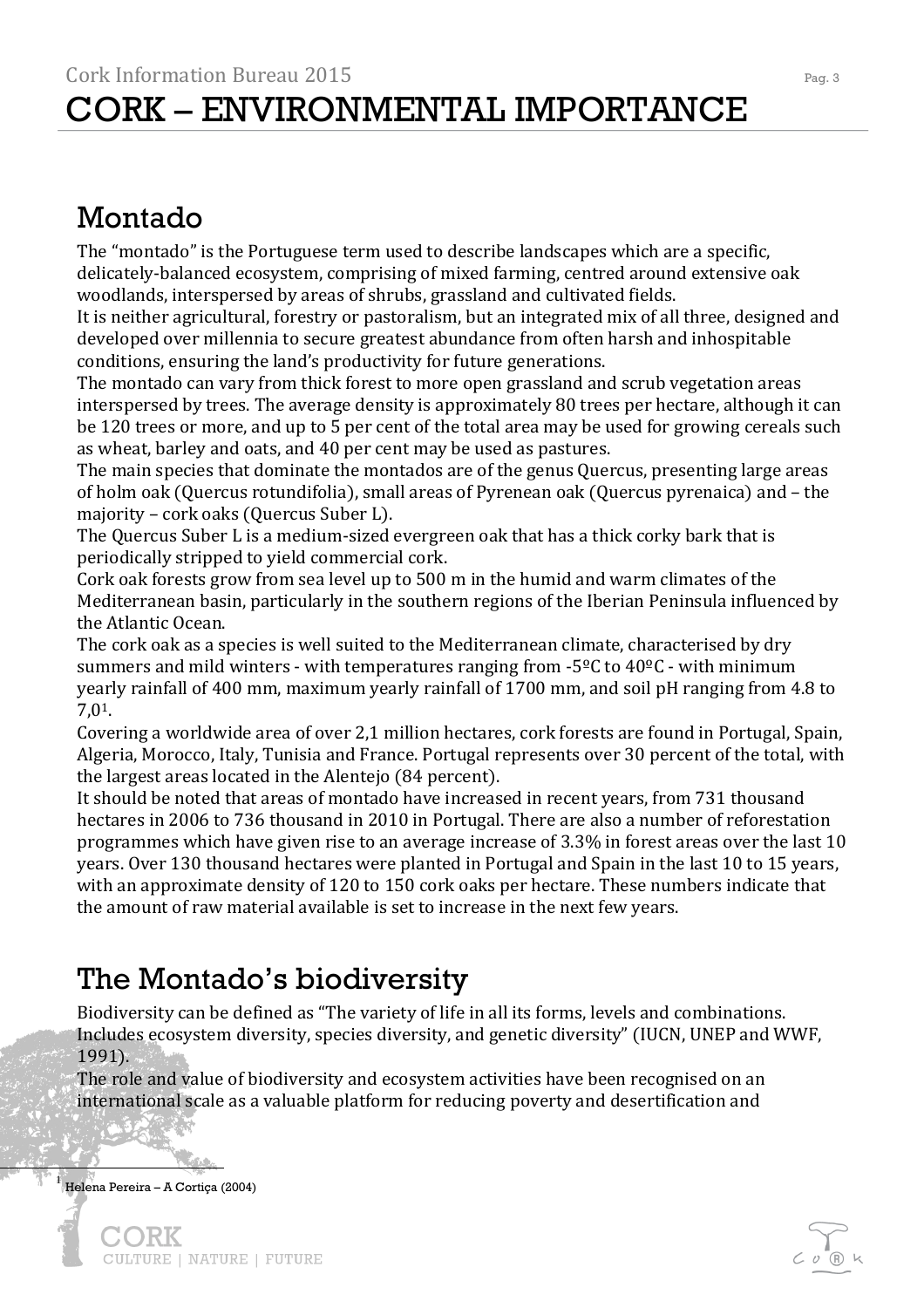promoting sustainable development. The Convention on Biological Diversity (CBD) signed by over 180 governments manifestly recognises its important role2.

Cork oak landscapes have proven biodiversity, environmental and ecological value. These landscapes are one of the best examples in the Mediterranean for balancing between conservation and development for the benefit of people and nature. They sustain rich biodiversity and traditional livelihoods, provide opportunities for development in economically and socially disadvantaged areas and play a key role in ecological processes, such as water retention, soil conservation or carbon storage. (Montero and Torres, 1993).

#### **Environmental impact**

Carbon Sink

Eleven of the warmest years in the past 125 have occurred in the last 20 years, with 2005 the warmest on record. The overwhelming consensus is that this is due to emissions of greenhouse gases such as carbon dioxide (CO2).

Warming in this century is projected to be between  $1,4^{\circ}$ C and  $5,8^{\circ}$ C. The impacts of climate change are already visible3.

It is in this field that the cork oak tree plays a vital role. In addition to producing oxygen through photosynthesis, the unique cell structure of the Cork Oak traps carbon, which contributes to global warming.

According to a recent study carried out by the School of Agronomy (ISA), in Lisbon, the montado has the capacity to retain around 6 tonnes of CO2 per hectare each year, which in Portugal corresponds to over 4 million tonnes of CO2 each year. Consequently, one can conclude that the Mediterranean cork forests, with an area of over 2,1 million hectares worldwide, act as a carbon sink for over 14 million tons annually.

By comparison, it takes less than 1,5 hectares of montado to compensate for the yearly carbon dioxide emissions of an average car4.

Given the carbon retention potential of cork, every time a consumer reaches for a natural cork sealed wine bottle there is a direct contribution to the environment. A Ctcor – Technological Centre for Cork – study indicates that by consuming 15 billion cork sealed bottles, the pollution released by 45 thousand vehicles/year (with a mileage of around 15 thousand kilometres) is retained. According to Ctcor, a vehicle releases 170g of CO2 per kilometre whilst a single cork stopper is able to retain approximately 8 grams of CO2 – double its own weight. In short, 118.500 tonnes of CO2 are retained by 15 billion natural cork stoppers each year.

Luis Gil, a researcher at the Portuguese National Institute for Engineering and Industrial Technology (INETI), revealed some interesting facts. By following doctors' advice and drinking two glasses of wine a day (2,5 dl wine/day) - equal to a 0,75l bottle of wine per person in three days – a consumer purchases 122 natural cork stoppers per year. By doing this, wine drinking consumers retain 1.183,40 grams of CO2 from the atmosphere - the equivalent to a 7 km vehicle mileage/year.

 $^2$  UNEP – Biodiversidade e Erradicação da Pobreza – Maio 2007 3 climatechange.com 4 João Santos Pereira – Do Sobreiro à Cortiça – um sistema sustentável

 $\frac{1}{\sqrt{2}}$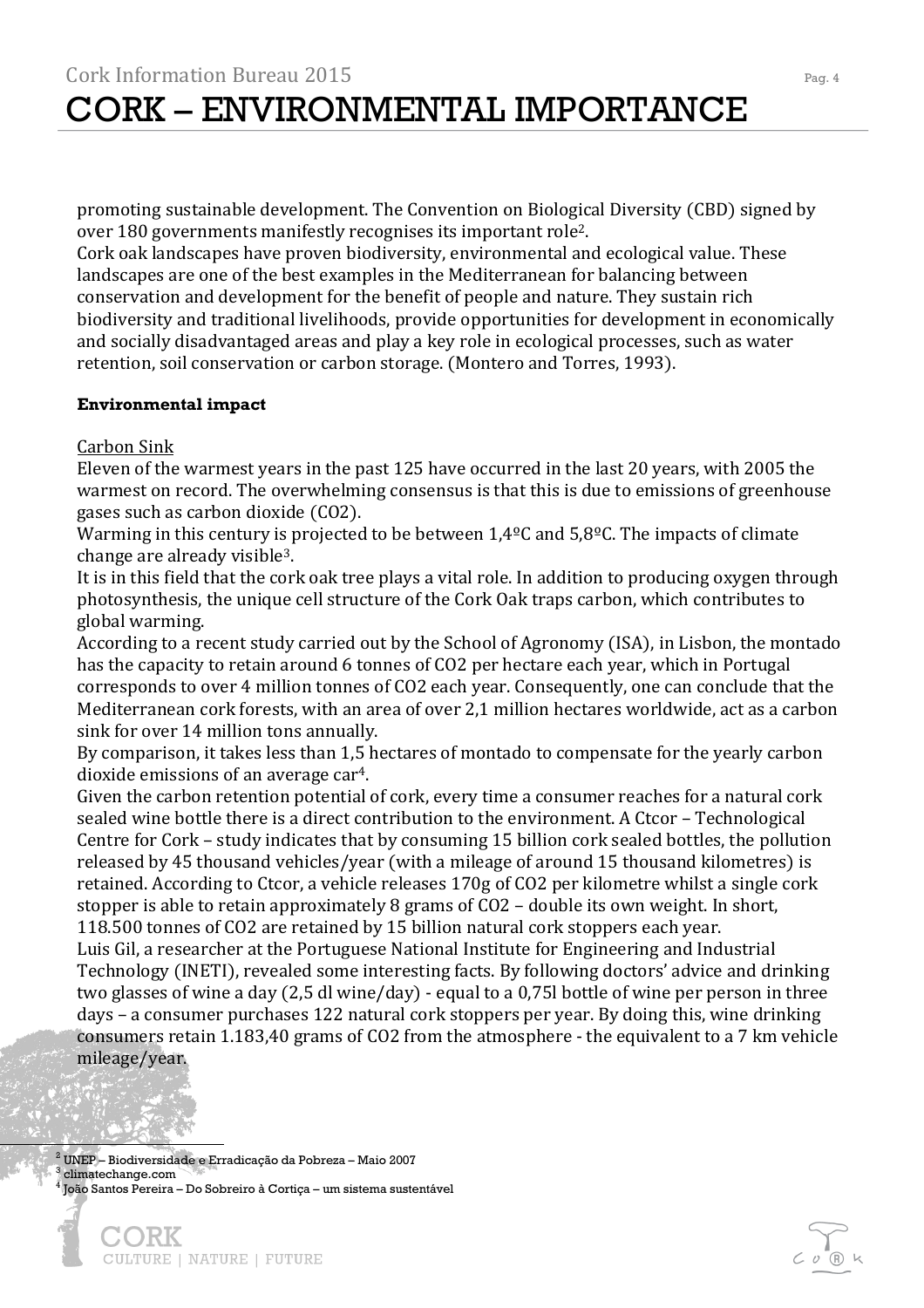### Soil conservation

Cork oak trees help to conserve soil by providing protection against wind erosion and increasing the rate at which rainwater infiltrates and replenishes groundwater. Because cork oak trees intercept on average 26,7% of total precipitation<sup>5</sup>, they also decrease the amount of water runoff, thus preventing soil erosion.

Cork oaks supply large amounts of material which rots as humus into the upper soil. They are able to bring a large amount of nutrients from the lower to the upper soil levels, which are otherwise inaccessible to herbaceous vegetation.

They have a high water retention capacity due to their porosity and organic content (Joffre and Rambal, 1988).

### Microclimate

The treetops of the Montado create a microclimate that is less extreme in winter and summer, which allows a longer growing season for the herbaceous vegetation. Cork oak trees also reduce wind speed, which helps protecting crops.

### **Social and economical impact**

Montados are one of the few examples of fully sustainable forestry exploitation. They are economically sustainable, due to the high market value of cork.

Despite the wide variety of cork products, it is bottle stoppers that drive the cork industry: they represent almost 70% of cork's market value.

Work in the montado is mainly seasonal and limited to the harvesting season. The number of jobs in the field of forestry exploration is estimated at 6500, but there are also thousands of indirect jobs.

### Desertification prevention

Desertification – whether the result of natural causes or human misuse / neglect – is one of the most pressing problems facing humanity today. In rural areas this can only be prevented by means of sustainable land use and maintained economic viability.

Cork oaks are a fundamental tool in the fight against desertification in Portugal, with a decisive role to play in preventing soil degradation. Cork oak forests, which constitute ecologically and economically sustainable systems, serve as an important tool in preventing desertification, as they generate high levels of biodiversity; they improve the organic matter of soils (after extracting nutrients from deeper levels, they return them to the soil in the form of falling leaves, creating fertile soil); they help regulate the water cycle (by increasing the amount of organic matter in the soil, they contribute towards greater water retention, facilitating its infiltration into the soil and reducing losses by surface run-off) and halt depopulation (by acting as economically viable agroforestry systems<sup>6</sup>).

No other substitute product of cork can be this sustainable from the environmental perspective, taking into account the poor soil and harsh climate.

In some towns, cork is the main output that keeps these areas alive with economical and social activities. Cork not only creates wealth, but also distributes it, making these regions economically viable.

5 Mateos & Schnabel, 1998

j

 $^6$ World Wide Fund for Nature (WWF) - O sobreiro, uma barreira contra a desertificação (2008)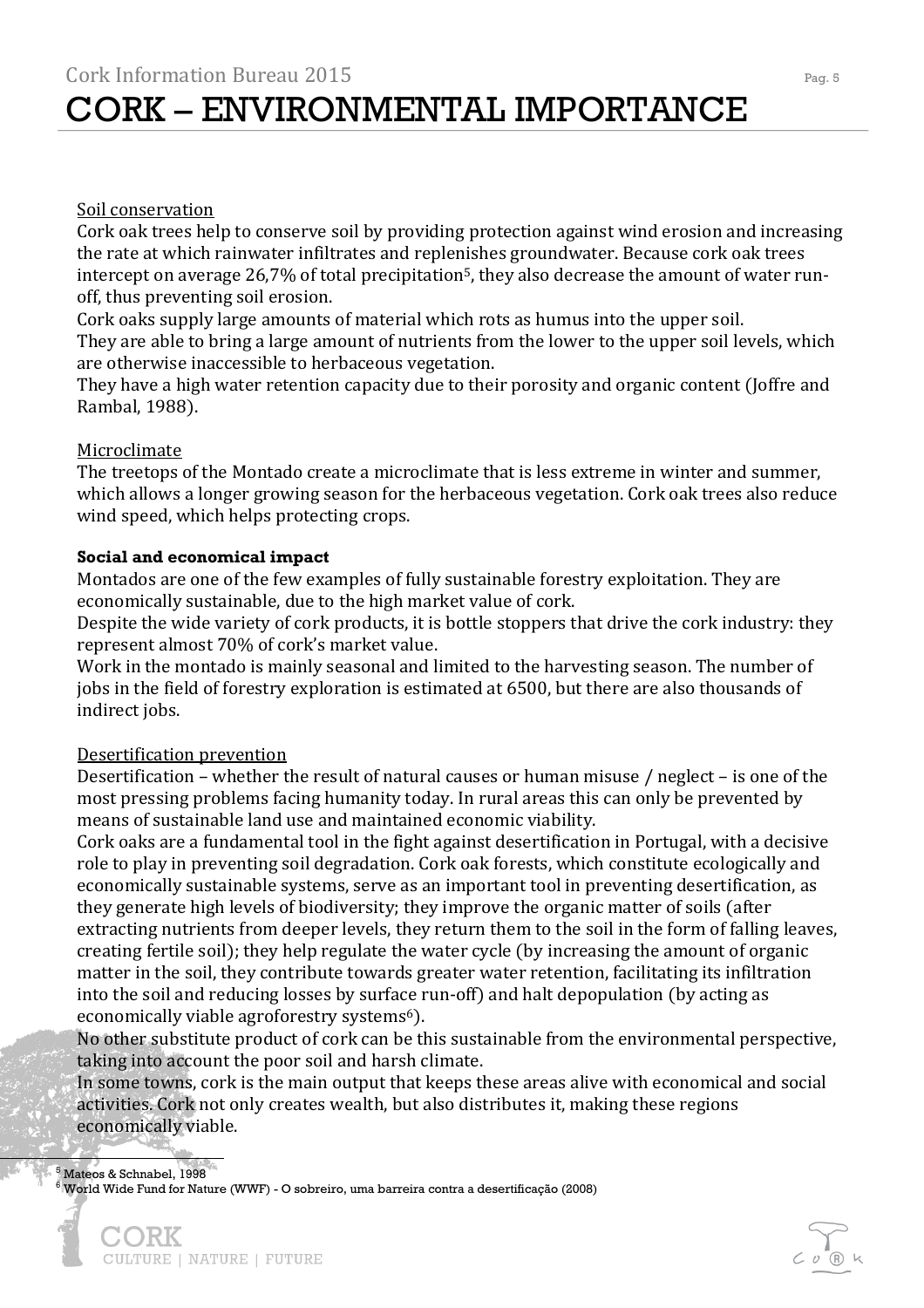From an urban perspective, residents also rely on this unique ecosystem, both locally and from a distance, for the regulation of water and air control, small-scale agricultural production, home and personal products as well as for leisure and recreation.

### Rural Activities

Some of the activities that take place in these rural landscapes in parallel to the harvesting of cork include:

### 1. Hunting and Fishing

Along the lakes and rivers of the Alentejo fishing is a favourite sport. One of the most common fish found in these rivers is the Black Bass (Achigã).

The forests are also sources of wild game, such as partridge and wild boar. Hunting is common, although seasonal, restricted to certain areas and regulated by laws. Hunting is not only seen as a recreational activity but also ensures continued stocks, provides another source of food and a source of employment.

### 2. Cattle Breeding

In the montado some farmers breed indigenous pigs, sheep, goats and cattle which graze on the open areas of grassland. The pork is salted and smoked, and the final smoked ham product provides a year-round local protein source as well as being sold internationally. Many certified European meat products from Iberia come from cattle raising in these areas. The goats, on the other hand, provide renowned fresh cheeses and the sheep cured cheeses.

### 3. Herbal and Medicinal Plants

Forests make a significant direct contribution to the food security of rural populations. A wide range of food sources can be found in cork oak forests including seeds, acorns, fungi (mushrooms), herbs and wild animals. Acorns are a food supplement to the indigenous pigs, resulting in their meat being regarded as superior quality due to their acorn diet. The rock rose provides firewood (used in traditional stone-built bread ovens outside people's

homes) and - along with lavender and heather - is fed on by bees kept for pollen, honey and candle-wax.

Another provider of food and income are the wild fungi associated with the cork oak trees. Many of these are edible mushrooms - amanita caesarea, boletus aereus, boletus edulis, cantharellus cibarius, marasmius oreades, terfezia leptoderma etc - which fetch high prices in the market, and are an essential economic supplement for many families.

The strawberry tree, as another example, provides berries for alcohol and cooking fuel, often collected and sold at local trading posts.

The economic value of the natural landscape alone is therefore very high.

### 4. Ecotourism

**The Contractor** 

CULTURE | NATURE | FUTURE

)RK

Ecotourism is a relatively new word and it can be defined as "Environmentally responsible travel and visitation to relatively undisturbed natural areas, in order to enjoy and appreciate nature (and any accompanying cultural features both past and present) that promotes conservation,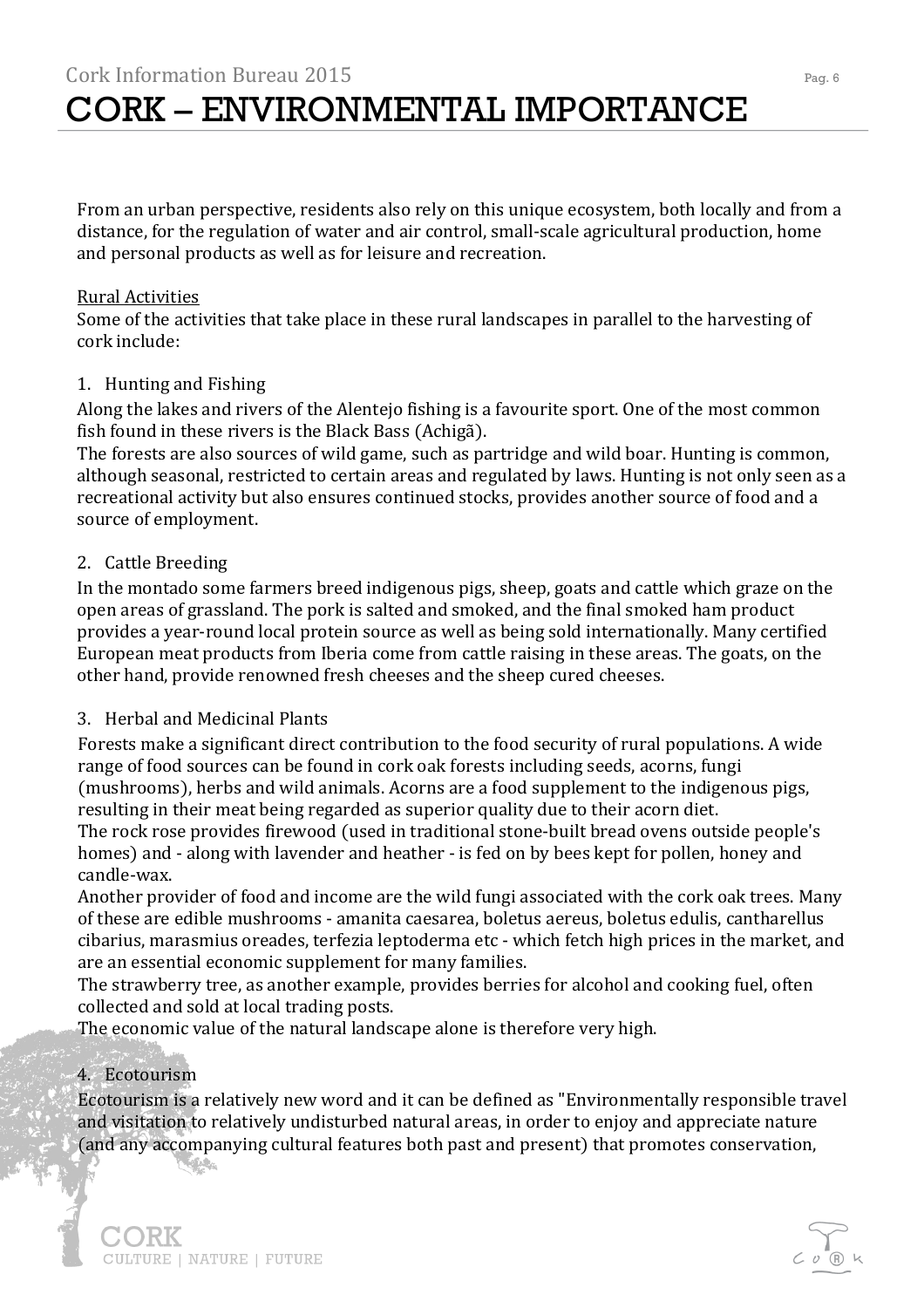has low negative visitor impact and provides for beneficially active socio-economic involvement of local populations."<sup>7</sup>

As a result, tourism can potentially bring great benefits to rural areas. It is an important source of employment for local communities, and can also serve as a marketing tool to attract potential residents and business to a region.

In the local towns, amidst the cork oak forest regions, a number of small lodges, hotels and camps have supported local communities in terms of employment, training and the setting up of income generating projects.

Small scale ecotourism has served to heighten the environmental awareness of those who visit the landscape, promoting nature conservation by means of a broad spectrum of outdoor recreational activities including hunting, fishing, camping and bird watching.

### **Cork oak forests and wildlife**

Montados safeguard a wide range of habitats for flora and fauna and are the reason that the Mediterranean is known as one of the 35 global 'hot spots'.<sup>8</sup>

### Flora

The Mediterranean Basin is home to between 15 and 25 thousand plant species, half of which only exist in the Mediterranean, meaning they are endemic to the region. The cork oak tree is one of them<sup>9</sup>. It is also the region of the world with the third highest number of endemic plant species<sup>10</sup>.

In cork oak landscapes, plant diversity can reach a level of 135 species per 1000 square metres<sup>11</sup> and many of these species have aromatic, culinary or medicinal uses, including various types of lavender, oregano, rosemary, mint and digitalis. The harvesting of these plants and subsequent processing (through drying and distillation) is an important economic resource for local inhabitants.

Cork oak forest undergrowth includes shrubs and bushes such as heather, gorse, broom and lavender, as well as rock rose and strawberry trees.

In addition, in a study carried out at the Field Station of the Centre for Environmental Biology in the Grândola Mountain Range, 264 species of fungi (of which 83 are edible), 20 hepatic species and 50 mosses were identified.

The grass species Avenula hackelii or the legume Ononis hackelii are two examples of endemic plants found in montados. Mushrooms are another species found in the montado, some of them highly valuable (Pereira, Santos: 2008).

7 Hector Ceballos-Lascurain (1983)

 $\ddot{\phantom{0}}$ 

8 Conservation International (http://www.conservation.org/How/Pages/Hotspots.aspx)

9 João Santos Pereira – Do Sobreiro à Cortiça – um sistema sustentável (2008)

10 Myers, Norman & al - Biodiversity hotspots for conservation priorities (2000)

11 Díaz-Villa MD, Marañón T, Arroyo J, et al. 2003. Soil seed bank and floristic diversity in a forest-grassland mosaic in southern Spain.J Veg Sci 14: 701-709

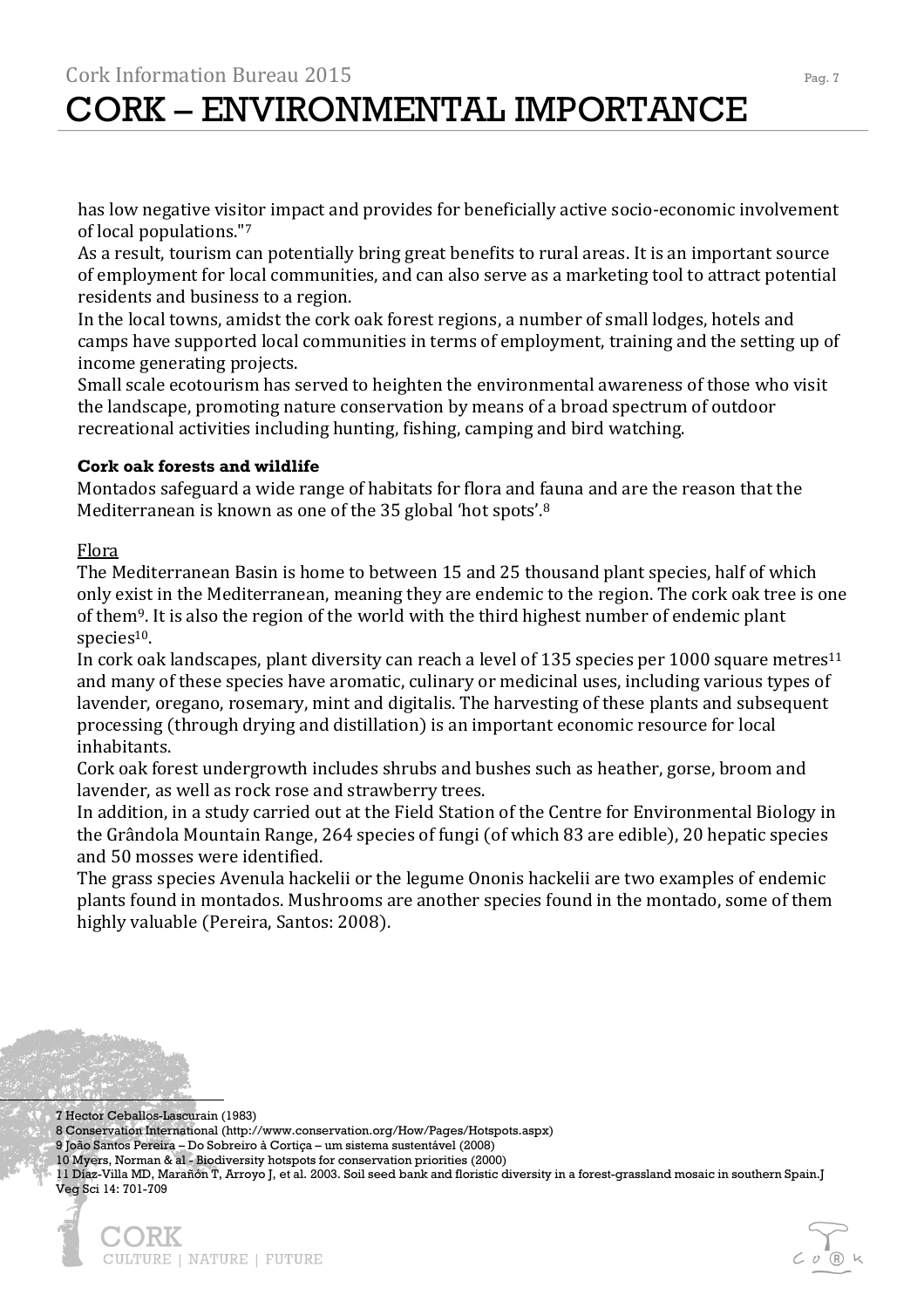

CULTURE | NATURE | FUTURE





ROCK ROSE LAVENDER DIGITALIS PURPUREA

### Fauna

i

The Mediterranean Basin is home to 770 vertebrate animal species, of which 235 are endemic to the region, divided among:

| Tvpe         | <b>Species</b> | <b>Endemic</b> |
|--------------|----------------|----------------|
| <b>Birds</b> | 345            | 47             |
| Mammals      | 184            | 46             |
| Reptiles     | 179            | 110            |
| Amphibians   | 62             | 32             |
| Total        | 770            | 235            |

Source: Myers, Norman & al - Biodiversity hotspots for conservation priorities (2000)

The cork oak forests ensure a great natural biodiversity of wild fauna, of which 24 species of reptiles and amphibians (53% of the Portuguese population), more than 160 bird species, and 37 mammal species (60% of Portuguese mammals) $12$ .

Montados play a crucial role in protecting the most charismatic species, threatened with extinction in the Mediterranean (table 1) and provide a habitat to millions of migratory birds from Northern Europe, including the entire crane population - a species larger than the capped heron (in winter around 45000 birds migrate to the Iberian Peninsula, of which between 2000 and 3000 remain in Portugal during autumn and winter; Source: www.naturlink.pt).

### Table 1: Key examples of threatened species found in Mediterranean montado landscapes, according to the WWF.

| ipecies                                     | <b>Estimated numbers</b>                                                                                                                  |  |
|---------------------------------------------|-------------------------------------------------------------------------------------------------------------------------------------------|--|
| Iberian Lynx (Lynx pardinus)                | Fewer than 100 (not counting cubs of the year)                                                                                            |  |
| Iberian Imperial Eagle (Aquila adalberti)   | 150 breeding pairs                                                                                                                        |  |
| Barbary Deer (Cervus elaphus barbarus)<br>M | Found only in North West Tunisia and North East<br>Algeria.<br>No available estimate of number of individuals.                            |  |
| <b>Black Vulture (Aegypius monachus)</b>    | 1.050 - 1.150 breeding pairs in Spain (based on Tucker<br>& Heath – 1994)<br>800 breeding pairs in Spain (based on Castro & al.,<br>1997) |  |
| Black Stork (Cicconia nigra)                | A total estimate for Spain of 350-400 breeding pairs                                                                                      |  |
| n                                           |                                                                                                                                           |  |

<sup>12</sup> Reis, M. S.; Correia, A. I. "*Caracterização* da *flora* e fauna do *montado* da Herdade de *Ribeira Abaixo"*, Centro de Biologia e Recursos Naturais, Lisboa(1999)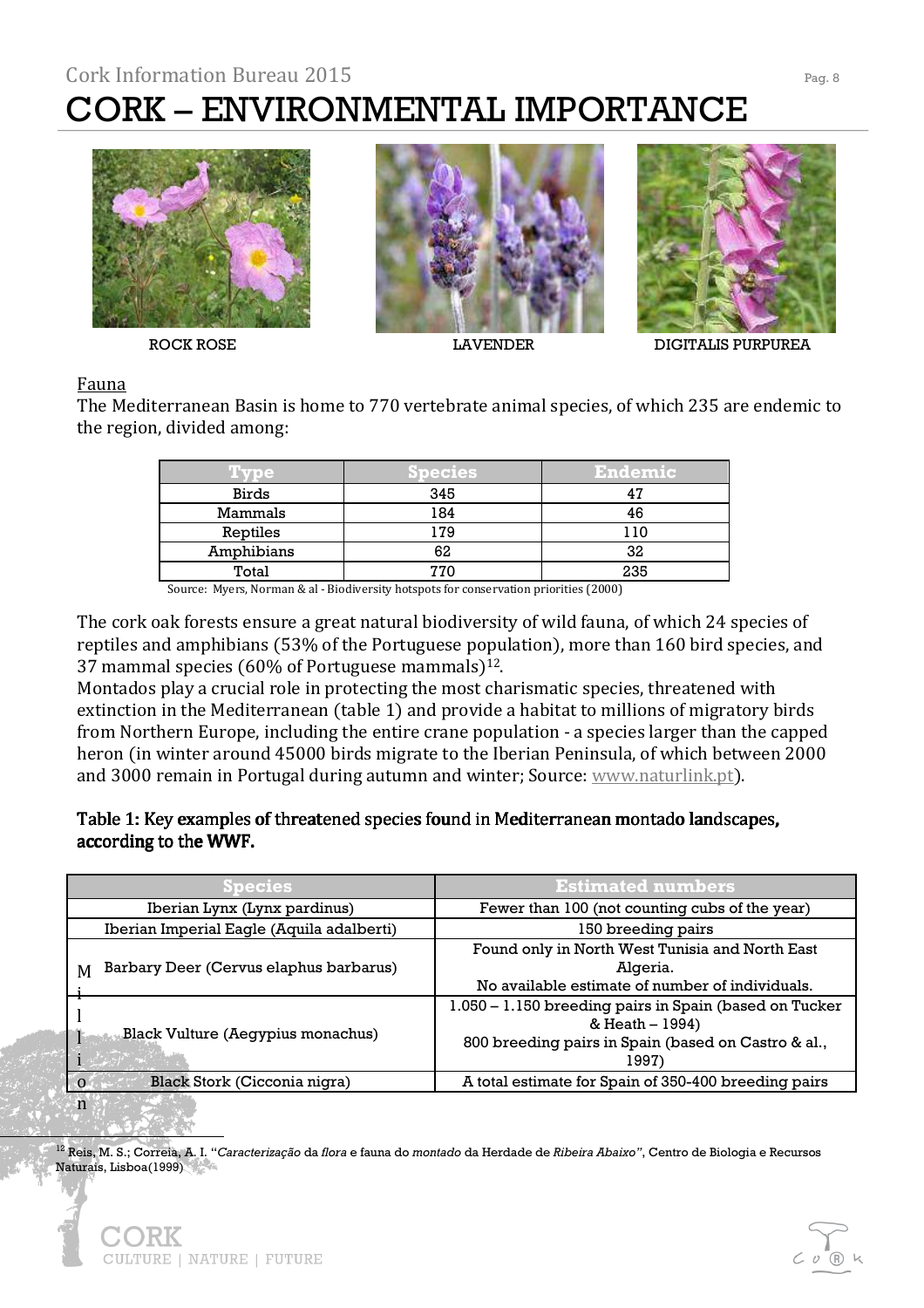### Cork Information Bureau 2015 Pag. 9 CORK – ENVIRONMENTAL IMPORTANCE

Thousands of other migratory birds choose the montados as an ideal winter habitat. Nightingales, thrushes, chaffinches, woodpeckers and capped herons from Northern Europe are just some examples.

The montado also plays an important role for migratory birds moving to Africa. The majority of birds migrating across the Strait of Gibraltar come from Western Europe, such as storks, kites, vultures, buzzards, booted- and short-toed eagles. For this reason, the Strait of Gibraltar together with the Straits of Messina and Bosphorus are the main crossing points for hundreds of thousands of soaring birds.

The montados close to the Strait of Gibraltar (Los Alcornocales Natural Park, Spain, and Northern Morocco) therefore occupy a strategic position in these movements. From Los Alcornocales Natural Park, in the heart of Andaluzia, over 600.000 birds were observed flying overhead between July and November 2005 (Source: Junta de Andalucía, Consejería de Medioambiente, 2006).

Among the bird species normally found in the montado are kestrels, little owls, southern grey shrikes, black-winged kites, Iberian imperial eagles, black vultures, great spotted cuckoos and black storks, of which there are only 83 - 96 pairs in Portugal (Source: ICBN).



GREAT SPOTTED CUCKOO BLACK-WINGED KITE



A number of species of birds of prey also depend on the montado habitats because the forests provide sturdy, tranquil nesting sites, whilst the grasslands are ideal hunting grounds. The scrub areas are often the ideal breeding grounds for prey, such as rabbits.

For example, there is a population of endangered Bonelli's eagles in Portugal (77-80 pairs according to Instituto de Conservação da Natureza e da Biodiversidade) which has adapted to nesting almost solely in cork oak trees. The big, open canopy of the trees provides nesting spots, whilst the tranquillity of the woods is conducive to breeding. The gnarled, holey bark of the tree is a convenient source of insects for feeding.

Southern Portugal also has a small Golden Eagle population, and thriving peregrine falcon and griffon vulture populations in the montados, a semi-perennial home to other threatened species such as the red kite and lesser kestrel.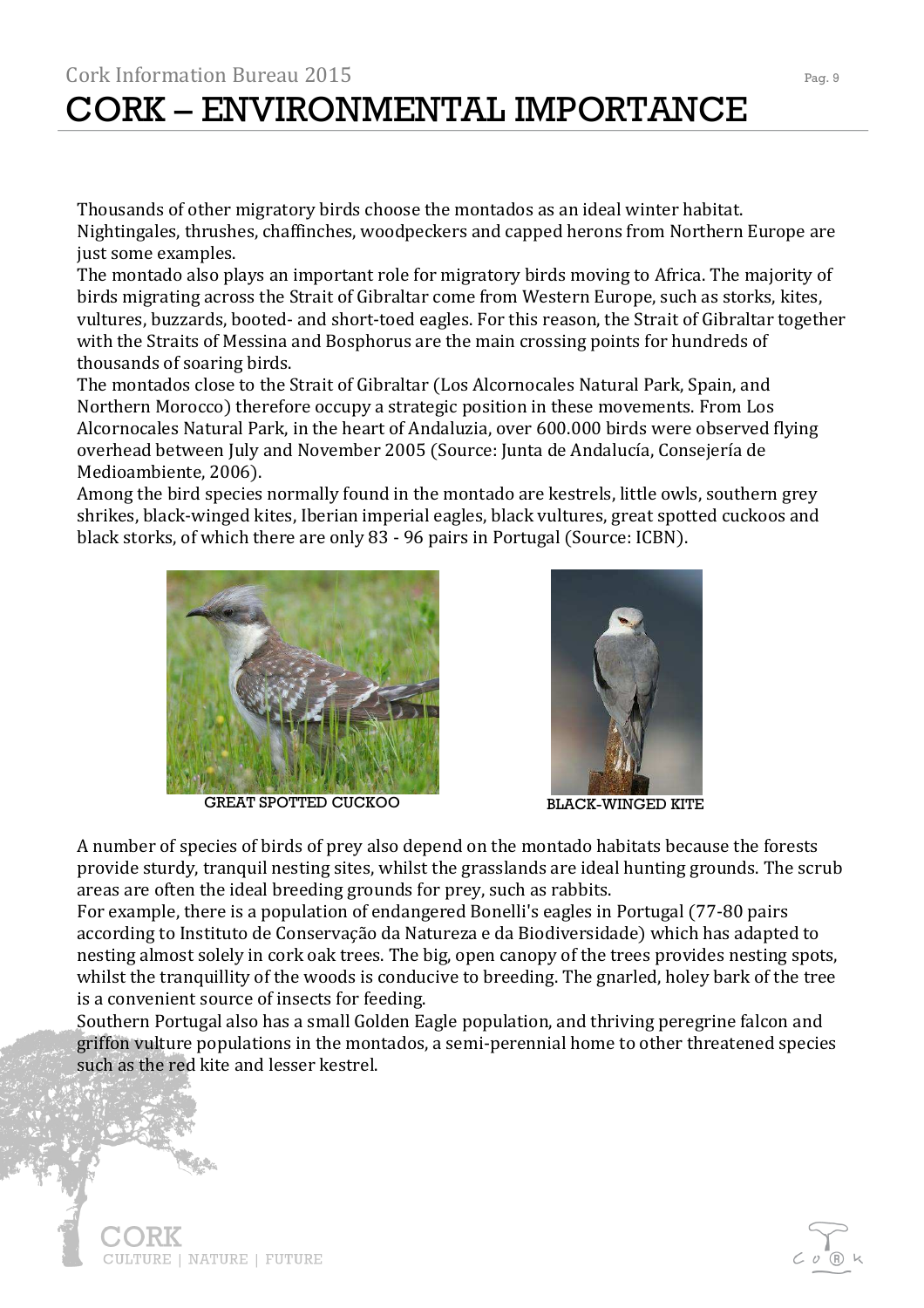



The IUCN report on threatened wild species showed that there are more rare birds species in Portugal than any other part of Europe.

Some information regarding species found in montados, according to the o Livro Vermelho dos Vertebrados de Portugal (Red Book of Portuguese Vertebrates, 2006):

- Iberian Imperial Eagle (Aquila adalberti): 2 5 pairs in Portugal, critically endangered;
- Short-toed Eagle: (Circaetus gallicus): 250 600 pairs in Portugal, near threatened;
- Black-winged Kite (Elanus caeruleus): 100 150 pairs in Portugal, near threatened, regarded as a Rare Species (BirdLife International 2004).
- Black Stork (Ciconia nigra): 83 96 pairs in Portugal, vulnerable, regarded as a depleted species, having suffered a sharp decline over time (BirdLife International 2004);
- Red Kite (Milvus milvus): 50 100 pairs in Portugal, critically endangered.

Montados are also rich in mammals, among them hares, weasels, foxes, wolves, genets, wild boar, deer, wildcat, wild rabbits and a few Iberian lynx.

The Iberian lynx is another animal critically endangered of extinction, according to the 1990 IUCN black list of threatened species. The Iberian lynx is the most endangered feline species in the world and the most endangered carnivore in Europe.

Studies carried out in March 2005 estimate that the number of surviving Iberian lynx is only 100, far short of the figure of 400 in the year 2000.

In recent years some organisations have sought to ensure reproduction of the species in captivity. Some examples of such projects:

- LIFE Lince Moura/Barrancos Project, by the League for Nature Protection (LPN), Portugal;
- Ex-Situ Programme for Conservation of the Iberian Lynx, Andalusia, Spain.

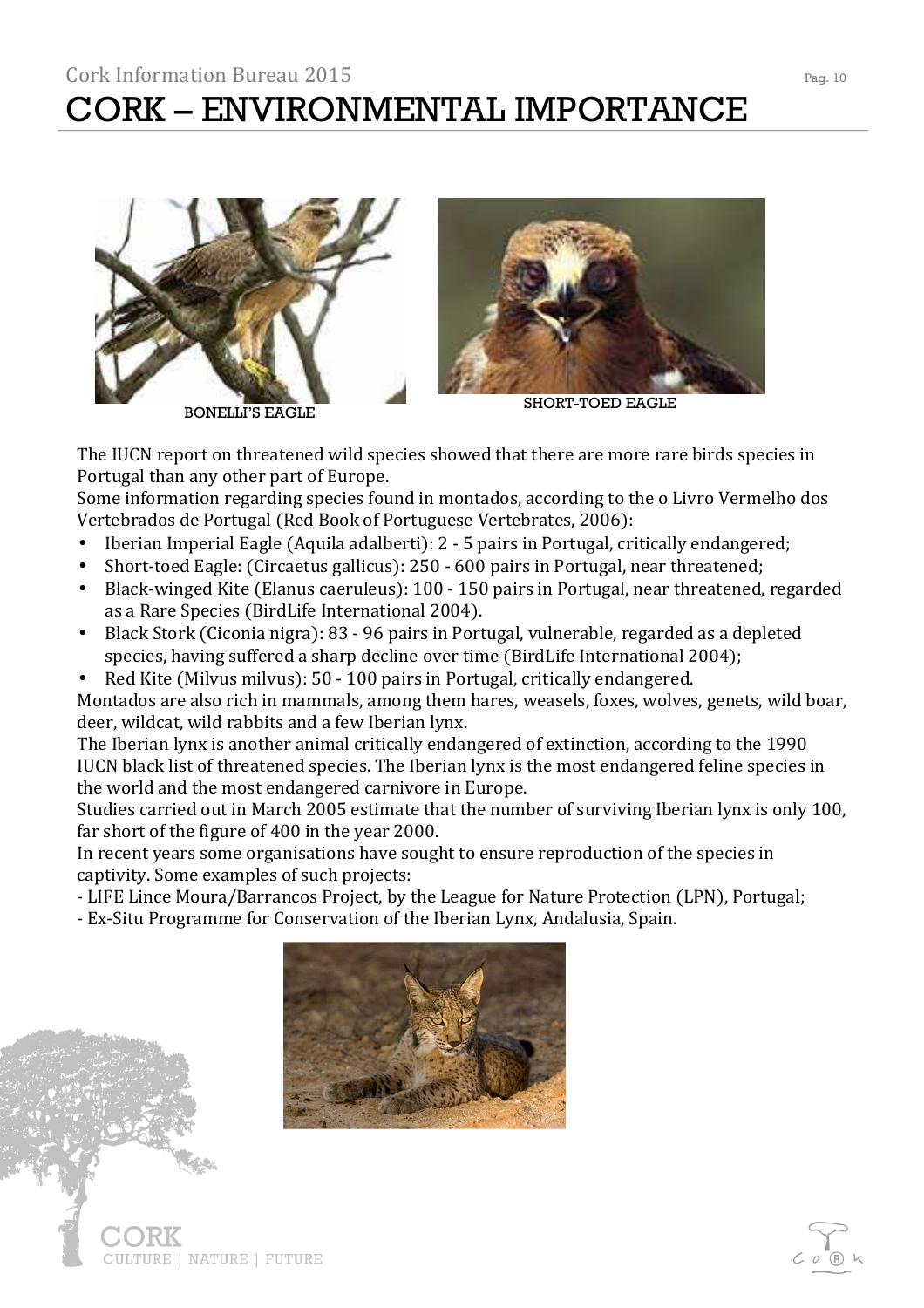### Sustainability of the Montados

### **Cork Forest and Chain of Custody Certification Systems**

### Definition of Sustainable Forest Management

Sustainable forest management (SFM) is the term currently used to describe approaches to forest management that set social, economic and environmental goals.

A range of forestry institutions now practice various forms of sustainable forest management and a broad range of methods and tools are available.

A definition of the present day understanding of the term sustainable forest management was developed by the Ministerial Conference on the Protection of Forests in Europe (MCPFE). It defines sustainable forest management as:

"The stewardship and use of forests and forest lands in a way, and at a rate, that maintains their biodiversity, productivity, regeneration capacity, vitality and their potential to fulfil, now and in the future, relevant ecological, economic and social functions at local, national, and global levels, and that does not cause damage to other ecosystems."

In other words, the concept can be described as the attainment of balance between societies increasing demands for forest products and benefits, and the preservation of forest health and diversity. This balance is critical to the survival of forests and to the prosperity of forest-dependent communities.

### Scope of Forestry Standards

For forest managers, sustainably managing a particular forest means integrating a wide array of factors - commercial and non-commercial values, environmental considerations, community needs, even global impact - to produce sound forest plans.

Growing environmental awareness and consumer demand for more socially responsible businesses have increased the demand for products originating from forest certified raw materials. This rise of certification led to the emergence of several different systems throughout the world. As a result, there is no single accepted forest management standard worldwide and each system takes a somewhat different approach in defining standards for sustainable forest management.

### Chain of Custody / Third Party Certification

Operations that use certified materials or that purchase and sell certified products can earn Chainof-Custody (CoC) certification. CoC certification ensures that a product bearing the Certification label can be verified to contain sufficient quantities of certified materials.

Chain-of-Custody certification assures consumers and forest product companies that the products they buy come from certified forests. The certification program, thus, tracks the cork from the certified forests to the point of sale.

### Certification Systems

)RK

CULTURE | NATURE | FUTURE

With forest certification, an independent organisation develops standards of good forest management and independent auditors issue certificates to forest operations that comply with those standards.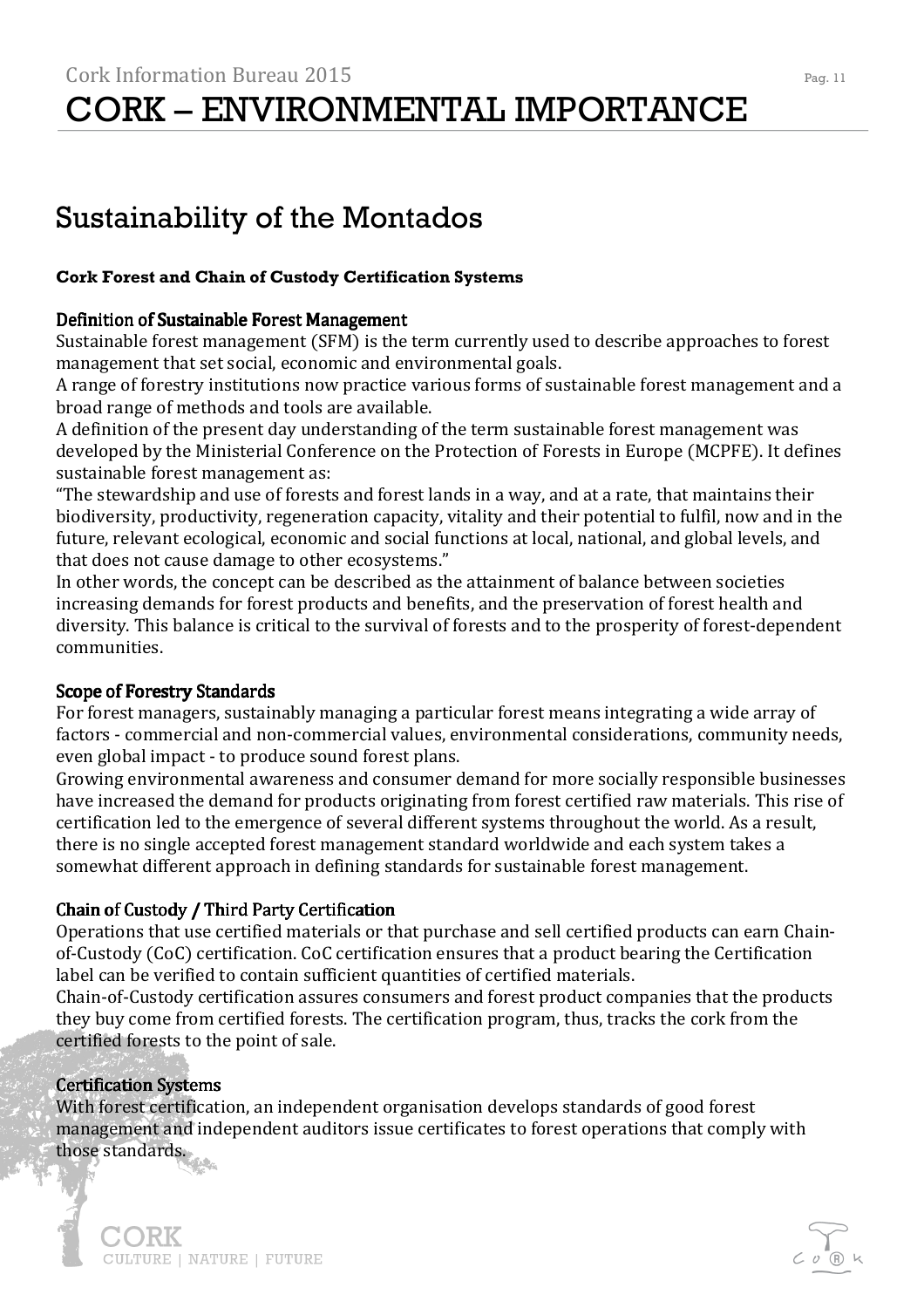This certification verifies that forests are well-managed — as defined by a particular standard and ensures that the natural products come from responsibly managed forests. The most common Cork Certification standards are:

### 1. Forest Stewardship Council (FSC):

The FSC is an independent, non-profit, non-government organisation based in Bonn, Germany, providing standard setting, trademark assurance, and accreditation services for companies and organisations interested in responsible forestry. It was created in 1994 by environmental organisations such as WWF, Friends of the Earth and Greenpeace, indigenous forest dwellers, professional foresters, big retailers such as Sweden's IKEA and the UK's B&Q; and large and small forest companies.

The FSC is active in 100 countries throughout the world, has certified over 183 million hectares of forest and 28 thousand of companies (November 2013

In Portugal there are around 147 thousand hectares of certified montado, which represents 20% of montado total area and 47 Chain of Custody certificates held by cork companies. In the entire world there are already 246 Chain of Custody certificates in 21 countries.

### 2. Programme for the Endorsement of Forest Certification schemes (PEFC):

The PEFC was founded in 1999. It is an independent, non-profit, non-governmental organisation which promotes sustainably managed forests through independent third party certification. It is based in Luxembourg.

In Portugal PEFC certified already 225.396 hectares of forest, which represents 7,1% of the national forest total area. The certification of areas with cork oak trees represents 10% of this value, approximately 22 thousand hectares.

Concerning to the Chain of Custody, PEFC has already certified 102 companies/facilities, of which 6% (around 6 companies) was assigned to entities that are related with cork and its derivatives (Source: PEFC, 2012).

### **3. Protective National Legislation**

National and regional laws in Portugal protect cork oak forests and forbid unauthorised felling of trees. Cork trees can only be cut down if they are dead or diseased and even then only with the written permission of the authorities.

Legislation imposes heavy fines for any damage or improper management of the trees and lays down strict rules governing the stripping and maintenance of trees. These state, for example, that a young tree cannot be stripped until it has reached a minimum of 25 years of age, and that the width of the tree must have reached a diameter of at least 70 cm at a height of 130 cm. They also state that the cork bark cannot be stripped above a height equal to twice the width of the trunk for the first stripping, or a maximum of three times the height for an adult tree in full production.

It is also not permitted to take cork from an adult tree's branches if these are less than 70 cm in diameter. In all cases, it is absolutely forbidden to harvest the cork more frequently than once every 9 years (even if an individual tree is ready for harvesting before this time period).

There are laws governing the tilling of the soil around trees, correct pruning and fines for neglect and mismanagement.

In Portugal, the first laws protecting the cork oak tree date back to the 12th century, and in more recent times a system of rules and regulations has been enforced since 1927. Since then, the laws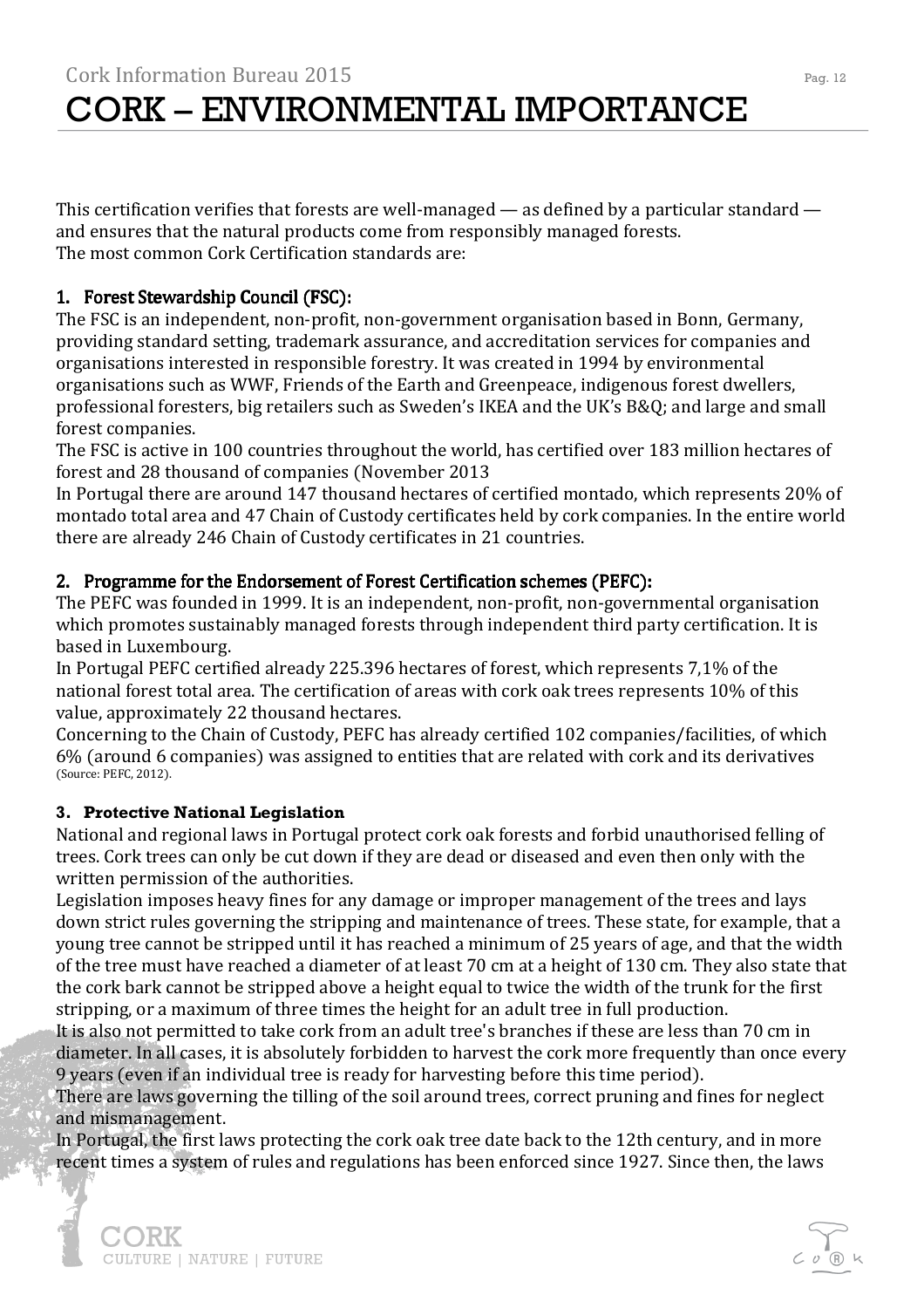have been updated and revised frequently. The protection of the trees extends beyond legislation to the local level.

Many cork farmers are also members of forestry associations where there are management systems, of which the Code of Silvicultural Practices (Best management practices) is one, promoted and upheld by these organisations and strictly abided by by farmers.

Careful management of the forests enables the continued extraction of the cork bark and as a result farmers adhere to the forestry norms wholeheartedly.

### **4. Reforestation Programs**

j

Several reforestation programs have been the drive behind the average 3,3% increase in cork oak forest areas in the last 10 years. Over 130.000 ha (in Portugal and Spain) were planted in the last 10 to 15 years, with a density of approximately 120 to 150 cork trees per hectare.

As a result of this the 2010 National Forestry Inventory (IFN), released by the Portuguese National Forestry Resources Department, stated that cork forest areas have increased from 731.099 to 736.775 hectares.

### Sustainability of the cork industry

CULTURE | NATURE | FUTURE

In the cork industry, the catchphrase "nothing is lost, everything is transformed" applies perfectly. Throughout the entire production process, all waste arising from the production of cork stoppers is transformed into useful, high quality products. From technical and agglomerated stoppers to flooring panels and wall coverings, decorative items for home and office, art and design items, shoe soles, applications in the automotive industry and the military and aerospace industries, chemical products with pharmaceutical uses, among others. Even cork dust is used for co-generation of electricity.

A study by PricewaterhouseCoopers/Ecobilan<sup>13</sup> about the life cycle of cork stoppers compared to aluminium caps and plastic closures showed that cork stoppers possess environmental advantages with regard to alternative closures in the various indicators examined.

With regard to the emission of greenhouse gases, the study reveals that each plastic closure causes 10 times more CO2 than a cork stopper, while the CO2 emissions caused by an aluminium cap are



13 PricewaterhouseCoopers/ECOBILAN, "Evaluation of the environmental impacts of Cork Stoppers versus Aluminium and Plastic Closures" (2008)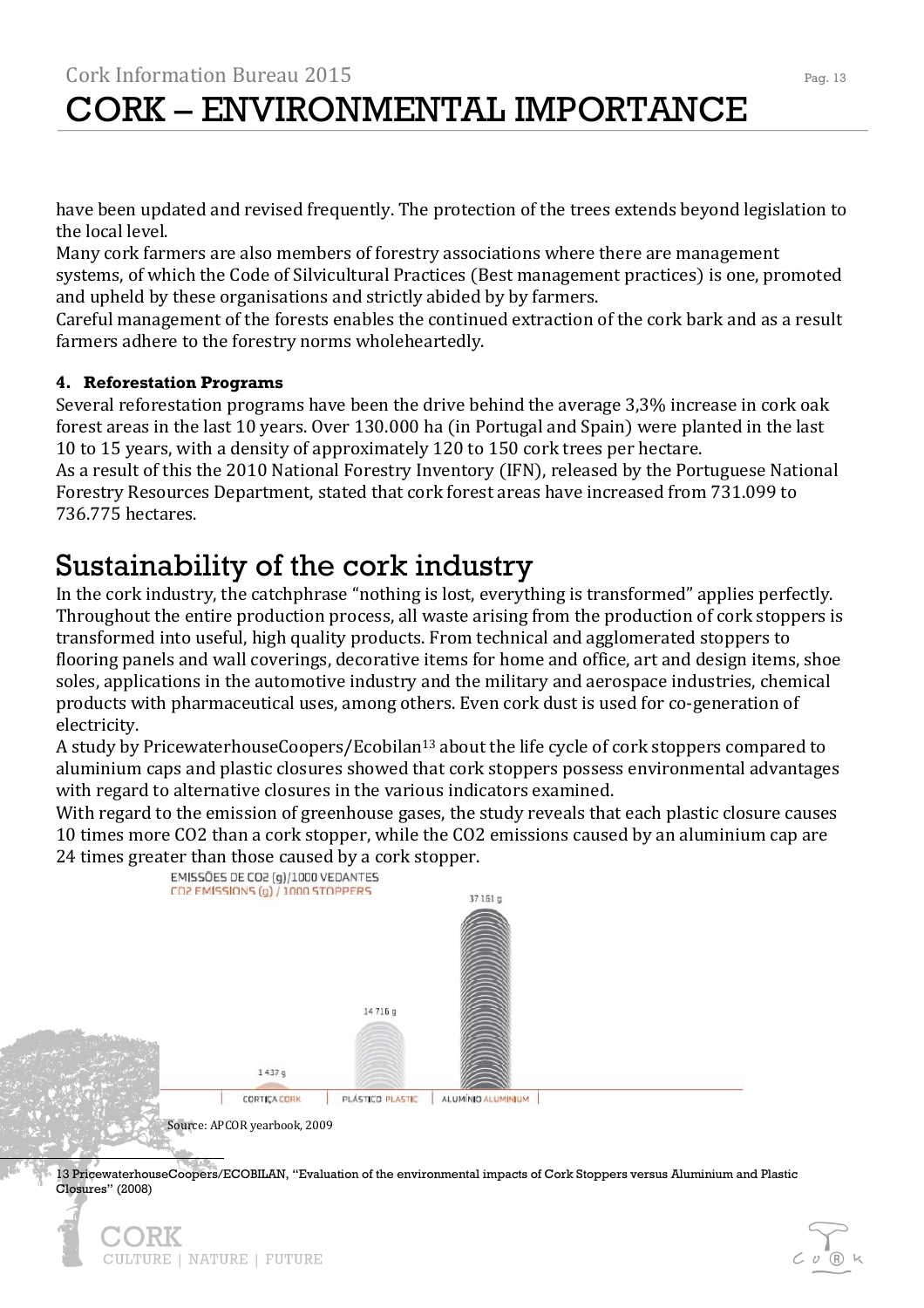These results take into account the fact that each 45x24 cork stopper retains 6,4g of CO2, corresponding to the carbon incorporated into each cork by means of photosynthesis. The impact of each phase of the life cycle is summarized in the following table:

#### EMISSÕES CO2 POR FASE DO CICLO DE VIDA CO2 EMISSIONS PER LIFE CYCLE PHASE

|                                                                                 | <b>CORTICA CORK</b> | PLASTICO PLASTIC | ALLIMINIO ALLIMINIUM |
|---------------------------------------------------------------------------------|---------------------|------------------|----------------------|
| Produção Production                                                             | $-3280.5$           | 12 518.3         | 35 701.0             |
| Transporte Transport                                                            | 920.9               | 323.1            | 439.4                |
| Engarrafamento <sup>1</sup> Bottling <sup>1</sup>                               | 3272.3              | 3272.3           | 0,0                  |
| Fim de Vida End of Life                                                         | 524.0               | $-1.497.5$       | 20.3                 |
| EMISSOLIS TOTALS CO2 (q/1000 VEDANTES)<br>TOTAL CO2 EMISSIONS (g/1000 STOPPERS) | 1416.7              | 147157           | 374607               |
|                                                                                 |                     |                  |                      |

.<br>"CONSIDERA APENAS A CÁPSULA DE PVC, HABITUALMENTE UTILIZADA EM GARRAFAS COM ROU IA DE CORTIÇA OU DE PLÁSTICO<br>"DO YOU CONSIDER ONLY PVC CAPSULES USUALLY USED IN BOTTLES WITH CORN DR PLASTIC EL DSURES

Source: APCOR yearbook, 2009

The graph below shows the results when the carbon retention of the montado associated with the use of 3,5g of cork (the weight of each stopper) is factored in.



In fact, natural cork stopper is considered, together with all cork oak forest (montado) that

depends on it, is able to retain 112g of CO2 per unit.

### 100% recycled cork stoppers 100% recycled cork stoppers

Cork stoppers can also be recycled and reused. Used stoppers are ground up and used in the production of other agglomerated products, although they may not be reused within the wine industry. There are a number of initiatives throughout the world which have put this idea into practice. The most recent was launched by Quercus, with the Green Cork Project. Some examples:

j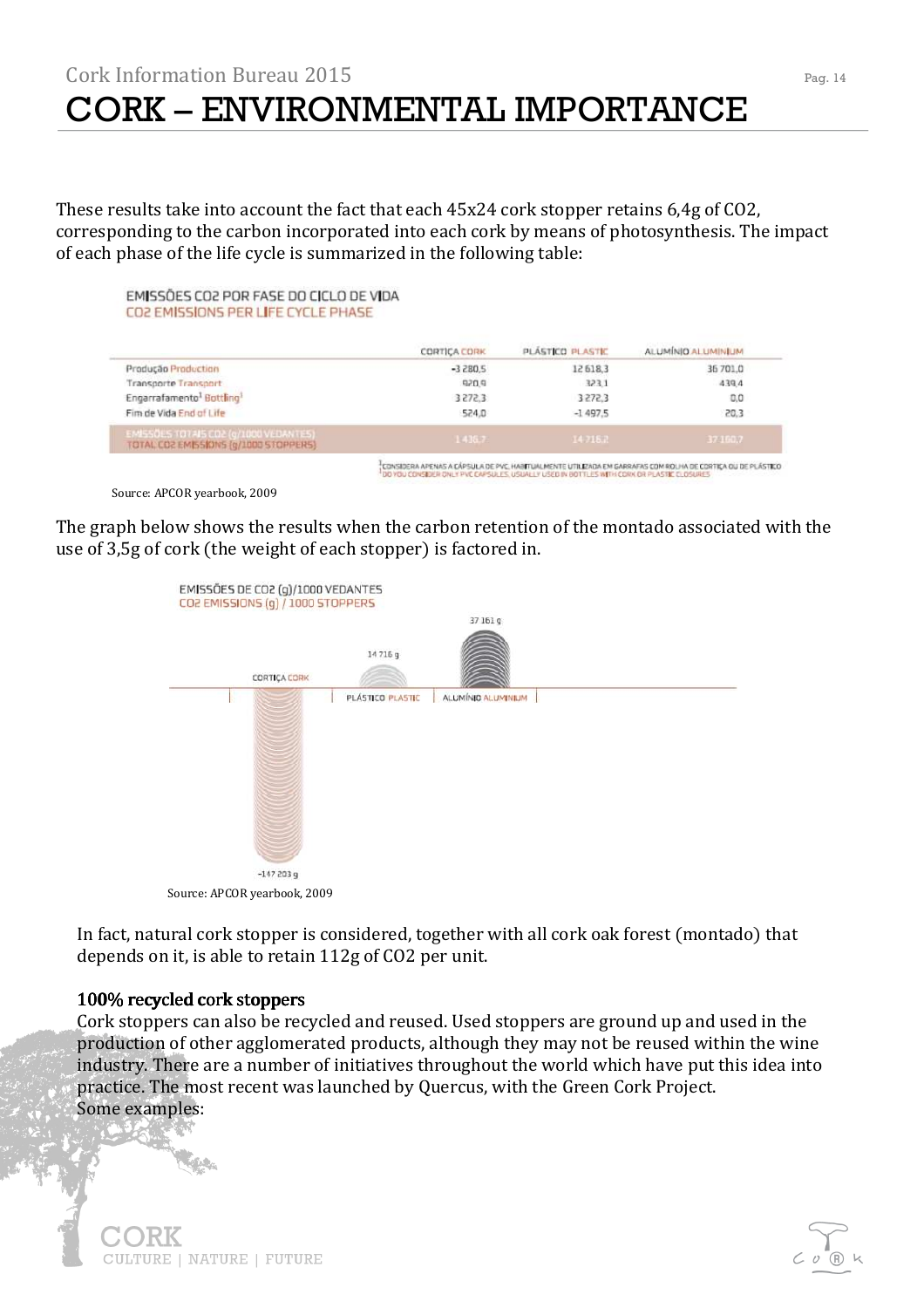### **Portugal**

- GREEN CORK Project launched by Quercus, Modelo/Continente Group, Biological and Corticeira Amorim. Cork stoppers are gathered at supermarkets and some hotels. More information at www.greencork.org.
- São Brás de Alportel Municipal Council, in the Algarve Cork collection containers (Rolhões) located in various parts of the city and collection at restaurants.
- "Saca-Rolhas" ("Corkscrew") is the name of a project carried out by the Portuguese Guides' Association, aimed at collecting used cork stoppers in various locations. More information at www.guiasdeportugal.org/projectos/rolha.htm.

There are also a number of **international** initiatives:

Australia: Since 1992, cork stoppers have been collected and recycled by the scouts Girl Guides who gather over 30 tonnes of cork each year from friends, hotels, restaurants, clubs and wineries.

More information at: http://www.guidesaus.org.au/page.php?pageid=20#Corks

### Germany: Germany:

- the supermarket chain Kaufland, belonging to the Schwarz group, which also owns LIDL, has operated a scheme for gathering cork stoppers in 100 shops for over 10 years. The initiative, known as the Korkie programme, supports a charity organisation for disabled people in Kehl, in southern Germany, which receives the recycled cork stoppers and transforms them into various products which it then sells.
- NABU, a German environmental association, runs a cork stopper recycling project which has been implemented in 1000 locations including its own offices, schools and government bodies. The initiative, known as "Korkampagne" aims to collect cork stoppers in Hamburg and donate them to one of the city's main associations for disabled people. The association currently receives 30 tonnes of cork stoppers each year. More information at http://www.nabu.de/m07/m07\_02/04207.html.

Belgium: Petit Liège is a programme which has been in place since 1997. As of 2007, 17 million corks stoppers had been collected in various parts of Belgium and France. More information at: http://users.swing.be/petit.liege.

### USA:

**DRK** 

CULTURE | NATURE | FUTURE

- ReCork America collects cork stoppers in tasting halls, bottling lines and quality laboratories. It also seeks to form protocols with retailers and supermarkets in large cities with a view to placing containers for collection of stoppers. More information at: www.recork.org.
	- Cork Re-Harvest has been collecting stoppers in the USA and Canada since 2008. In addition to collection, the group's activities include educating the public about montados and biodiversity, raising awareness of the threat of extinction faced by the Iberian lynx and Iberian imperial eagle. More information at www.corkreharvest.org/.